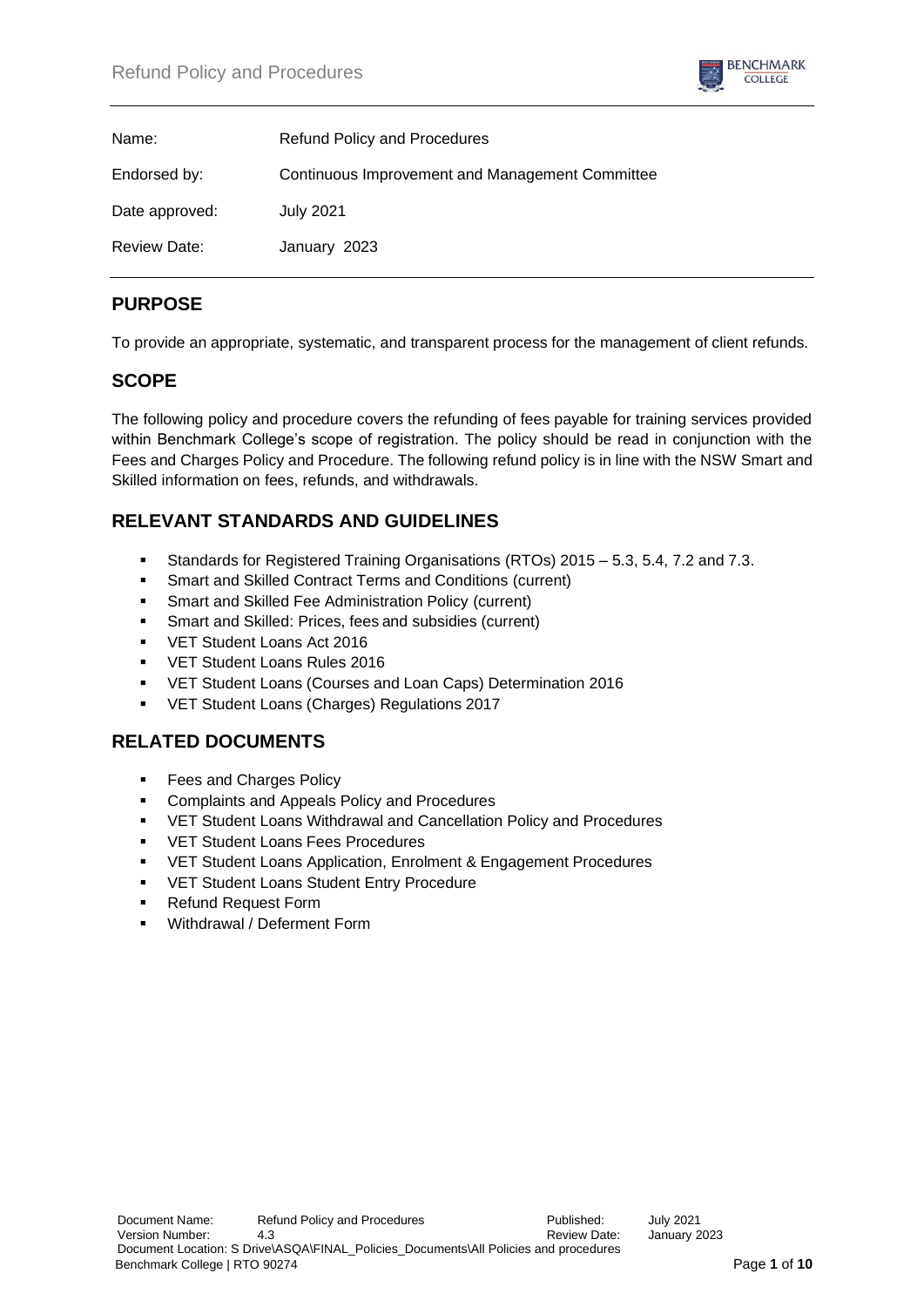

## **DEFINITIONS**

| Cancellation                     | A process by which the student makes a decision not to proceed with<br>training before training has commenced.                                                                                                                                                                                                                                                                   |  |
|----------------------------------|----------------------------------------------------------------------------------------------------------------------------------------------------------------------------------------------------------------------------------------------------------------------------------------------------------------------------------------------------------------------------------|--|
| Census date                      | The census date is the last day a student can submit their Request for<br>Commonwealth assistance form (to access a Commonwealth supported<br>place or a HELP loan) or withdraw their enrolment without incurring the<br>fees or a HELP debt. If students do not submit their form by the census<br>date, they will not be eligible to access a HELP loan for that study period. |  |
|                                  | The census date must be at least 20% of the way through the study<br>period for that unit (http://studyassist.gov.au).                                                                                                                                                                                                                                                           |  |
| <b>Credit Transfer</b>           | Credit transfer is a process that provides credit for a unit/s of competency<br>previously achieved <sup>1</sup> .                                                                                                                                                                                                                                                               |  |
| Commencement                     | The term "commencement" in this policy refers to the first day of the first<br>program attended by the student, including initial induction visit.                                                                                                                                                                                                                               |  |
| Deferment                        | Students defer their studies by either delaying commencement or taking<br>time out before completing their course. These students stay with the<br>same RTO throughout this period.                                                                                                                                                                                              |  |
| Refund                           | Process by which monies are returned to the payee for services not<br>conducted.                                                                                                                                                                                                                                                                                                 |  |
| Recognition of Prior<br>Learning | Recognition of Prior Learning (RPL) means an assessment process that<br>assesses the competency/s of an individual that may have been<br>acquired through formal, non-formal and informal learning to determine<br>the extent to which that individual meets the requirements specified in<br>the training package or VET accredited courses <sup>2</sup> .                      |  |
| Withdrawal                       | A process by which the student, who has commenced training, makes a<br>decision to cease training.                                                                                                                                                                                                                                                                               |  |
| <b>VET Student Loans</b>         | VET Student Loans program had replaced the VET FEE-HELP scheme,<br>to give eligible students access to quality higher level VET qualifications,<br>particularly those students who could not otherwise afford to pay upfront.<br>There are specific criteria students must meet to be eligible for a loan<br>through VET Student Loans.                                          |  |
| <b>VET Units of Study</b>        | A VET unit of study may contain one, more than one, or part of one (or<br>more) units of competency <sup>3</sup> .                                                                                                                                                                                                                                                               |  |

<sup>&</sup>lt;sup>1</sup> [http://www.boardofstudies.nsw.edu.au/voc\\_ed/rpl.html](http://www.boardofstudies.nsw.edu.au/voc_ed/rpl.html) viewed on 2 Feb 2015

<sup>&</sup>lt;sup>2</sup> Standards for Registered Training Organisations (RTOs) 2015

<sup>&</sup>lt;sup>3</sup> VET Administration Information for Providers, Department of Industry, Innovation, Climate Change, Science, Research and Tertiary Education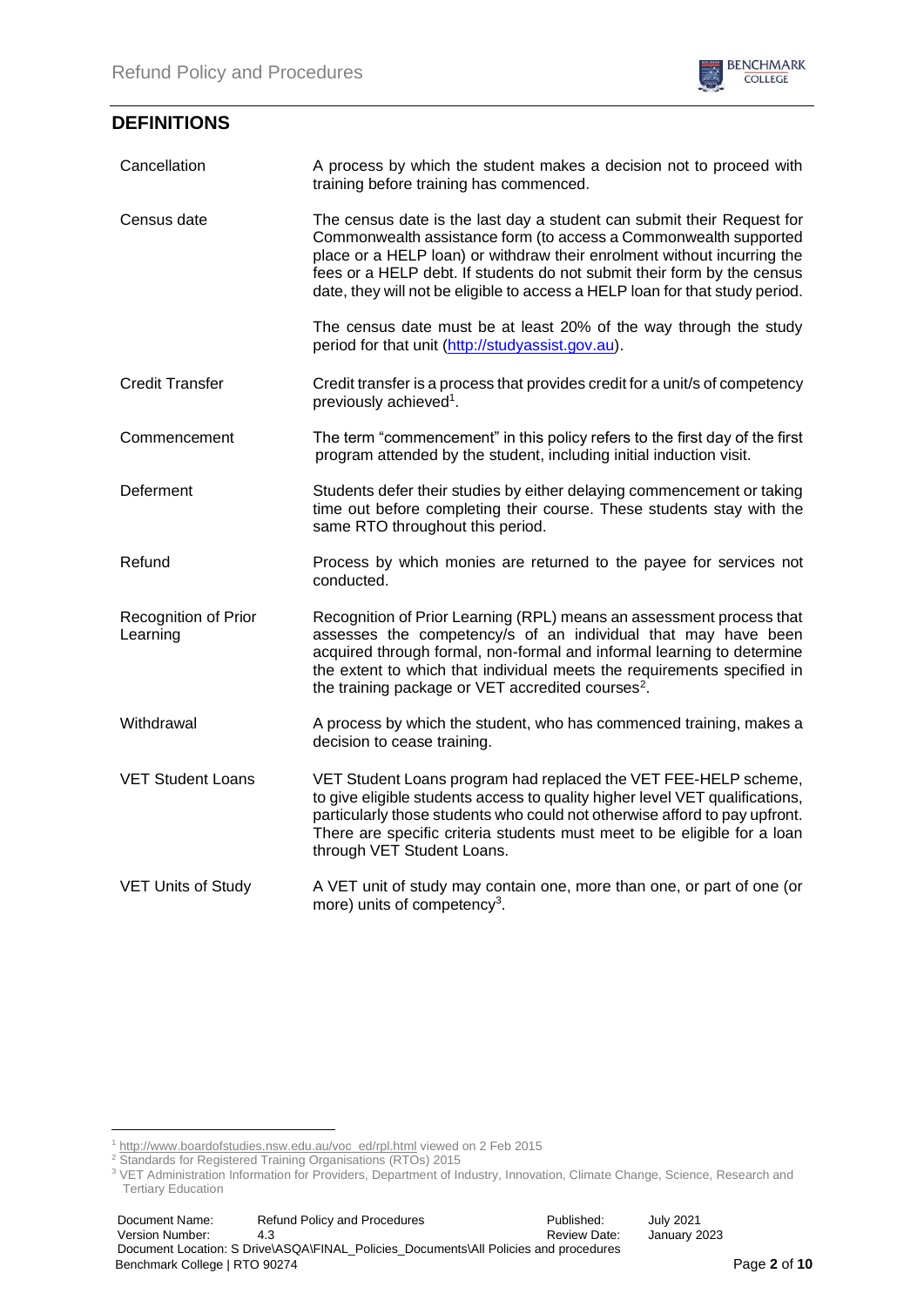

## **POLICY**

Details concerning the Benchmark College Refund Policy and Procedures are made available to prospective students and employers prior to enrolment and are available on the Benchmark College website.

## **1. When a refund may be given**

A refund of all or part of fees may be granted in the following circumstances:

- Student or Employer has overpaid the advertised course fee or concession fee
- A course has been postponed or cancelled by the college
- In the unlikely event that the RTO closes or loses the relevant Government Contract
- Student formally advises the college, before the commencement of training and with no attendance or participation having taken place, that they no longer wish to undertake the course. In this instance, a full refund of monies paid for the course will be issued.
- If the student withdraws from a qualification but has completed all the requirements for a lower level qualification (which attracts a lower student fee), students will be refunded the difference in fees (providing the fees have been paid in full).
- When a student withdraws and has paid more than the progress the student has made in the course. In this instance, a partial refund will be issued based on course progression.
- The Management team are of the opinion that the student would be unreasonably disadvantaged if a refund did not occur.

It is the discretion of the College Management to approve refunds in the event of extenuating and/or personal circumstances, in line with contract requirements. In this event, the student may be offered a credit toward another course.

A deferment of enrolment may be granted in the following circumstances:

- Extended hospitalisation or illness (minimum 2 weeks) or vacation resulting in extended absence from classes supported by a medical certificate, where applicable
- Pregnancy/Childbirth (other than in cases of medical complication covered by the above).
- Serious unexpected incidents that would disadvantage the student from continuing their enrolment.
- A traineeship/ workplace-based student has ceased their employment with one employer but intends to obtain employment within the same field of work and continue their studies with Benchmark College (if requested).
- A classroom-based student wishes to withdraw from the current enrolled class and attend another course (of the same qualification) with Benchmark College.
- The Management team are of the opinion that the student would be unreasonably disadvantaged if a deferment did not occur.

Students who defer from subsidised training are only permitted a deferral of no more than six (6) months from the date of receipt of written notice (using the Withdrawal, Deferment and Suspension form) and the relevant Department suspension of training form where applicable.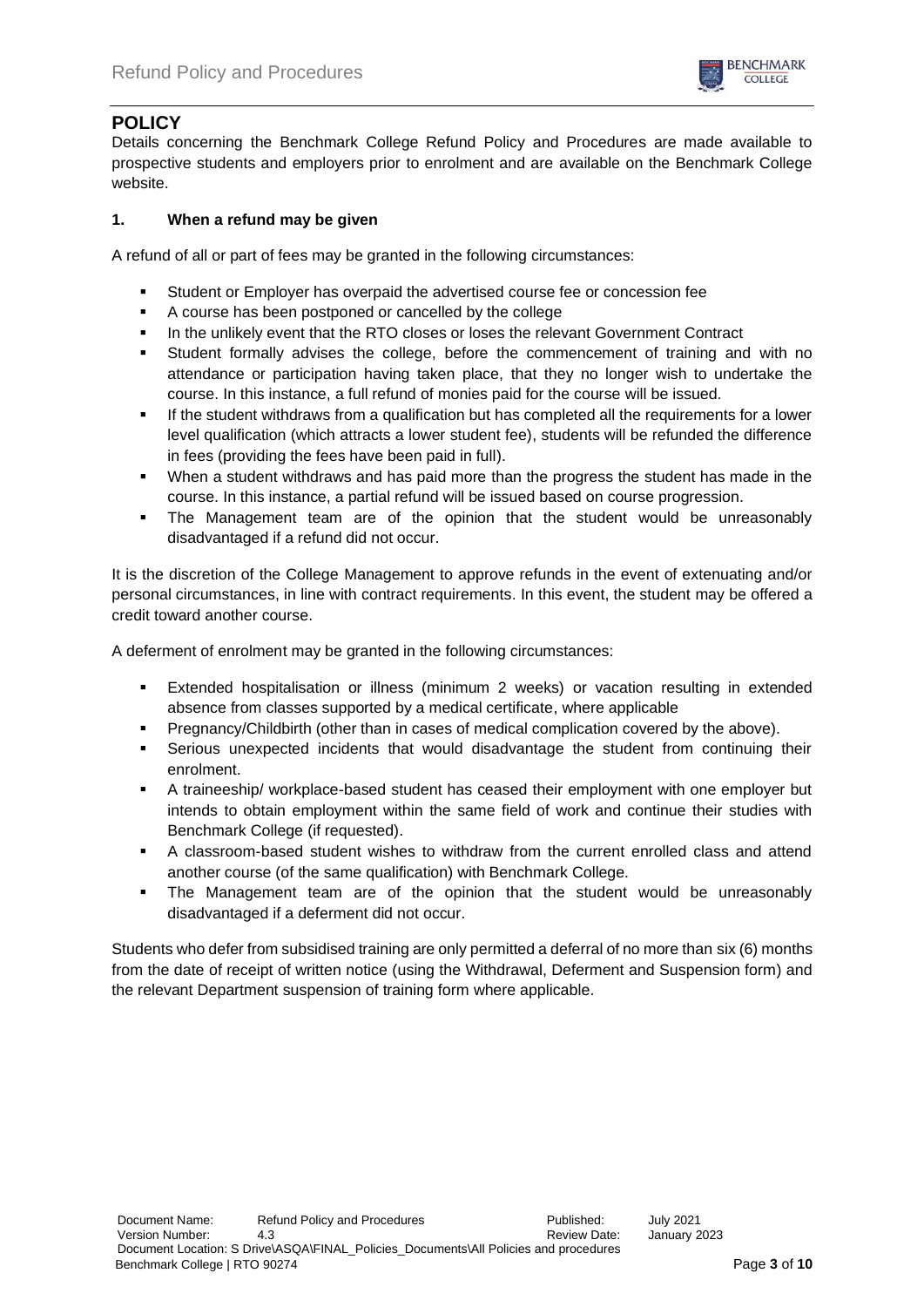

### **1.1 Requesting a Refund (excluding VET Student Loans)**

To request a refund students are required to complete the [Refund Request Form,](https://d9410ba4-9306-4f18-bf43-8b3d0bb00d03.usrfiles.com/ugd/d9410b_b6ccd220c6b048f4b8220fdd95ddcaef.pdf) found either on Benchmark College's website or in writing and submit to the Finance Manager for consideration and approval. Alternatively, students can also request a refund by contacting Benchmark College's Finance Manager.

Finance Manager

| Email     | accounts@benchmark.edu.au | The Finance Manager          |
|-----------|---------------------------|------------------------------|
|           |                           | <b>Benchmark College</b>     |
| Telephone | 1800 286 916              | PO Box 4098 Penrith NSW 2750 |

Approvals for refunds are at the discretion of College Management and may be negotiated on an individual case-by-case basis. In some situations, an agreement may be made with College Management for a reduction in the fees to be paid.

Students will be notified in writing of the outcome of their application within 14 working days of their application receipt. For those students granted a refund, money will be transferred to the Nominated Card on which the original payment was made or bank account, within 30 calendar days.

If Benchmark College is unable to refund money back to the original Nominated Card, a refund may be processed to the same Cardholder as on the original Nominated Card.

If none of the above conditions can be met Benchmark College may process the refund using an alternate means but this will occur under strict conditions.

Outcomes of refund requests are documented in the Student Management System and in the relevant accounting database. A copy of the Refund Request Form and payment details is kept with the Accounts Department until archived.

### **1.2 Smart and Skilled**

### **Fee Adjustments**

Smart and Skilled Fee Adjustments may occur after the student has been invoiced and there are adjustments made to fees due to a change in a student's eligibility, part qualifications, recognition of prior learning and/ or credit transfer.

### **Transfers**

Where a student decides to transfer, of their own accord, to another provider and away from Benchmark College, they may not be entitled to a refund of any or all of their student fees, based on the progress of training and assessment made. The student should also be aware that depending on the circumstances, they may end up contributing more towards the cost of their training.

### **2. When a full refund is not given (excluding VET Student Loans)**

A full refund is not given in the following circumstances:

- After training has commenced and/ or attendance has occurred and/ or learning resources have been distributed, the first 20% of the student fee paid is retained to cover administration and induction costs.
- On the progress the student has made in the course (above the first 20% of the student fee paid)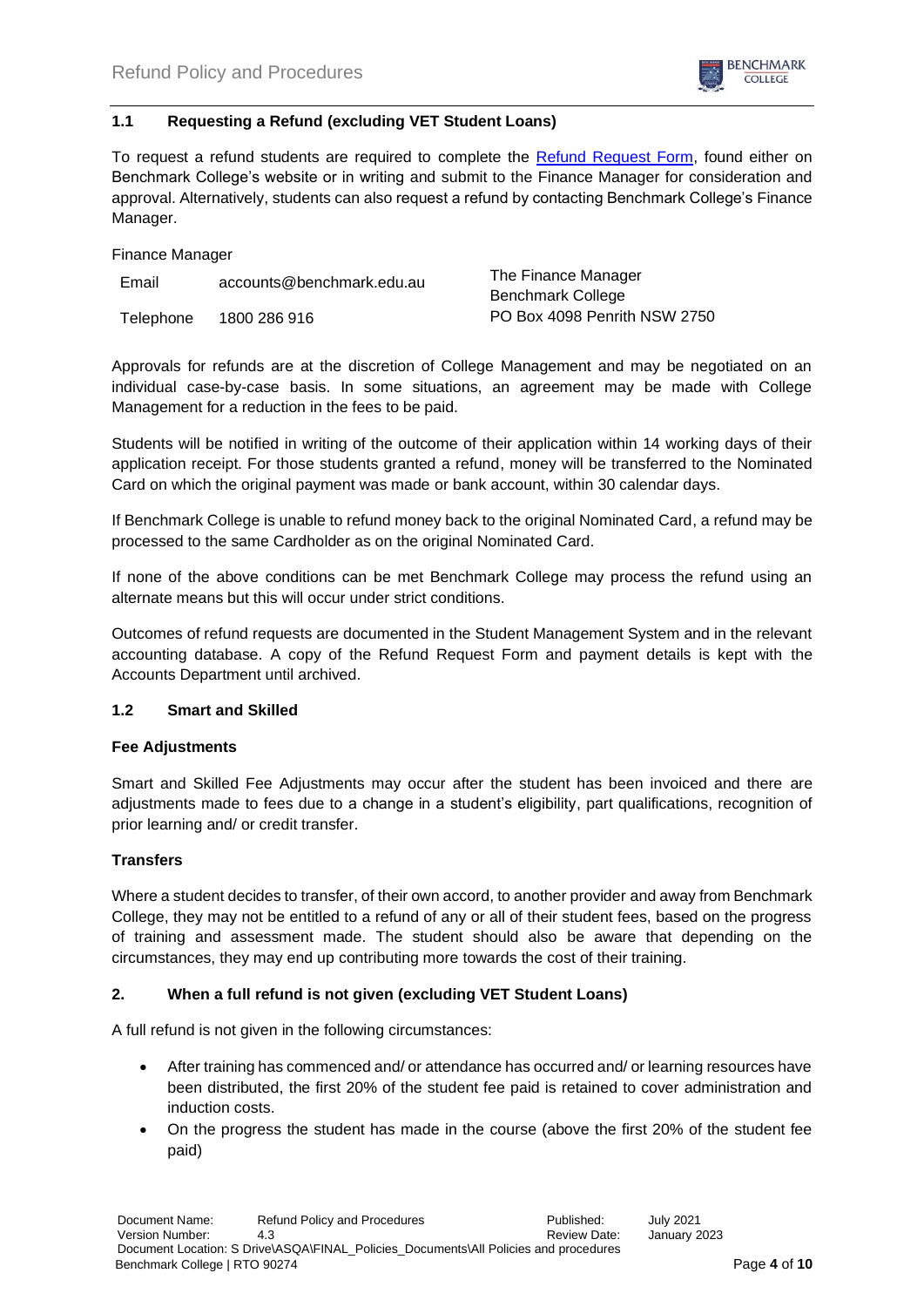

## **2.1 Withdrawal from a Commercial or Government Subsidised Course (excluding VET Student Loans)**

On withdrawal from a commercial or government subsidised course, the refund amount is determined as follows;

- Notification of withdrawal prior to course commencement by the student (withdrawal with no penalty), monies to be refunded in full.
- Withdrawal after training has commenced Student is not entitled to a refund.

## **2.2 Withdrawal from Traineeships (excluding VET Student Loans)**

If a student has withdrawn from a traineeship the amount of the refund will be determined as follows;

- If no visit with a Benchmark College representative has taken place and/or no training resources issued, and training did not commence the trainee is entitled to a full refund of the student fee paid.
- If one or more visits have taken place and/or training resources issued, the refund applicable will depend on the amount of training and/ or assessment undertaken. Depending on the amount paid, the trainee may be entitled to a partial refund.

## **3. Recognition of Prior Learning and Credit Transfer (excluding VET Student Loans)**

Applicants are entitled to a partial refund of fees (where necessary) where recognition of prior learning (RPL) and/or Credit Transfer has been granted after course fees have been paid. This will be reviewed on a case-by-case basis and determined by the number of units the student will receive CT and/ or RPL for.

### **4. FEE HELP enabled courses (VET Student Loans)**

Students who have accessed VET Student Loan to cover all or part of their tuition fees incur the liability and therefore the debt for the tuition fees after the census date. In the event of a student withdrawing from a VET unit of study prior to the end of the census date<sup>4</sup> for that unit of study, and where the student has paid their fees upfront;

- Any tuition fees paid on or before the census date for that unit will be fully refunded to the student; and
- The student will not incur a VET Student Loan debt
- Refunds are automatic, no application is required
- Refunds will be made within 28 days of the census date of the VET unit of study to which the withdrawal applies.

<sup>4</sup> *A census date that is no earlier than 20% of the way through a VET unit of student will be set by Benchmark College for each VET unit of study. Benchmark College will ensure that all students are informed of the census date for each VET unit of study in the manner and by the date prescribed in the VET Administration Guidelines.*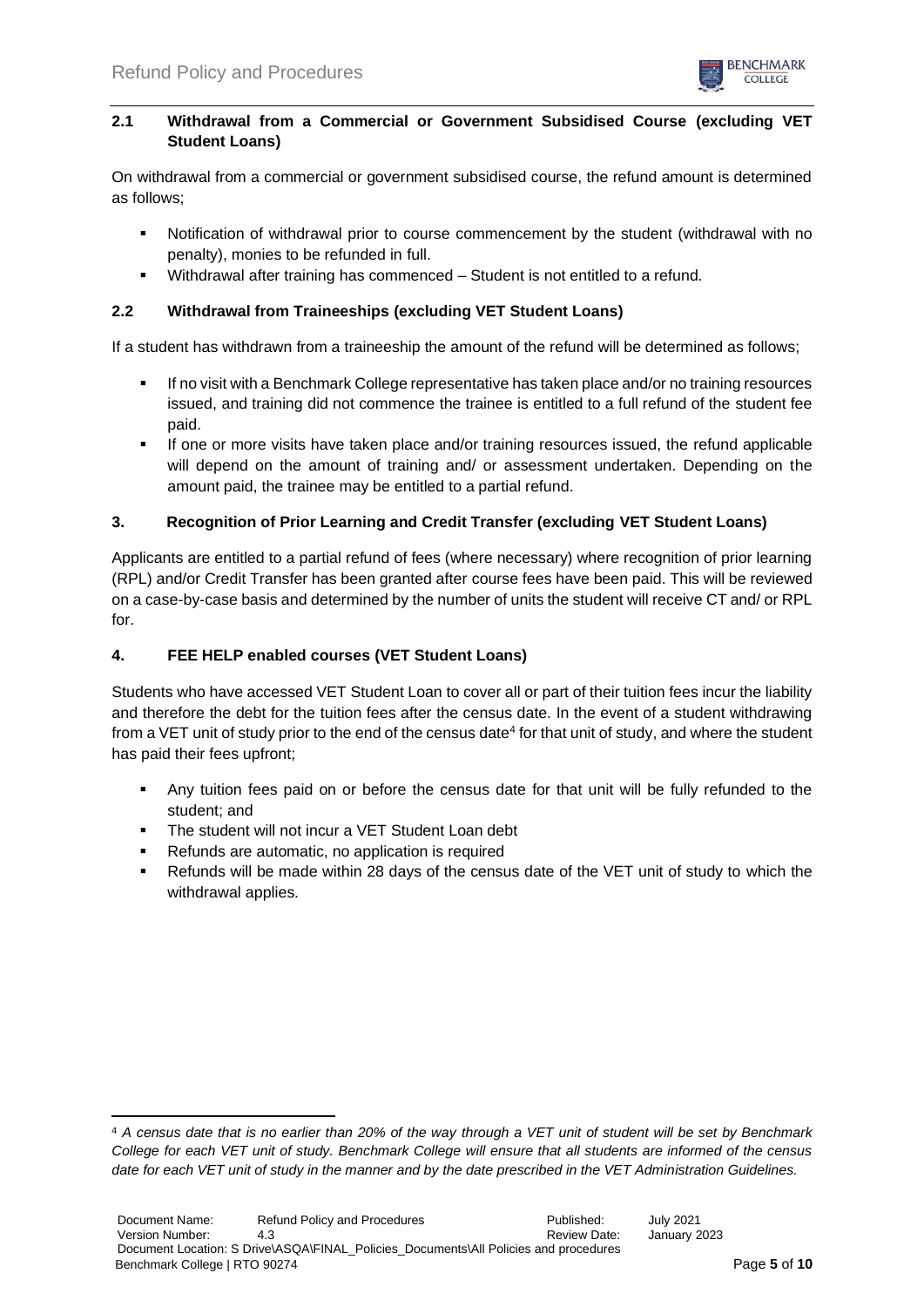

## **4.1 Re-crediting and remission**

Students may need to withdraw from their studies after the census date or may have been unable to complete their studies due to special circumstances. In the event of a student withdrawing from a VET unit of study after the end of the census date for that unit of study:

- No refund is applicable; and/or the student will incur a VET Student Loan debt.
- Special Circumstances: A student who withdraws after the census may apply for special consideration in line with the student review procedures for re-crediting a FEE-HELP balance
- Unacceptable Conduct: in relation to their application for a VET Student Loan may be able to apply to have the HELP debt cancelled.

Refer to sections 4.2 – 4.6 for more information.

### **4.2 Advising people of the process**

Students are advised in pre-enrolment information, student handbook and in relevant policies and procedures that they are able to withdraw from a VET unit of study after the census date by applying in writing to College Management for a re-credit of their FEE-HELP balance.

### **4.3 Applying for a re-credit and remission**

#### 4.3.1 Special Circumstances

Students may apply in writing to College Management to have their VET Student Loan balance recredited and HELP debt remitted (with an amount equal to the amounts of VET Student Loan that the person received for the unit of study) under special circumstances that;

- Are beyond the persons control. and
- Do not make their full impact on the person until on or after the census date for the unit of study in question, and
- Make it impracticable for the person to complete the requirements for the unit in the period during which the person undertook or was to undertake the unit.

Where a student is applying for the re-credit of their VET Student Loan balance the person's application should include any independent supporting documents, for example a letter from the person's doctor or counsellor, to support the persons claims.

### 4.3.2 Unacceptable or unconscionable Conduct

Students who find themselves with a HELP debt due to unacceptable/unconscionable conduct in relation to their application for a VET Student Loan may be able to apply to have the HELP debt cancelled.

Examples of unacceptable conduct include, but are not limited to, misleading or deceptive conduct; advertising tuition fees for the course where there are reasonable grounds for believing that the provider will not be able to provide the course for those fees; the use of physical force, or harassment or coercion in connection with the application or enrolment in the course.

Students will need to apply to the department and provide details of what led to the debt being raised and any correspondence or paperwork received about their study and debt. A student has five years from the census day for the course or part of the course concerned to apply for a re-credit of their FEE-HELP balance based on unacceptable conduct by the College.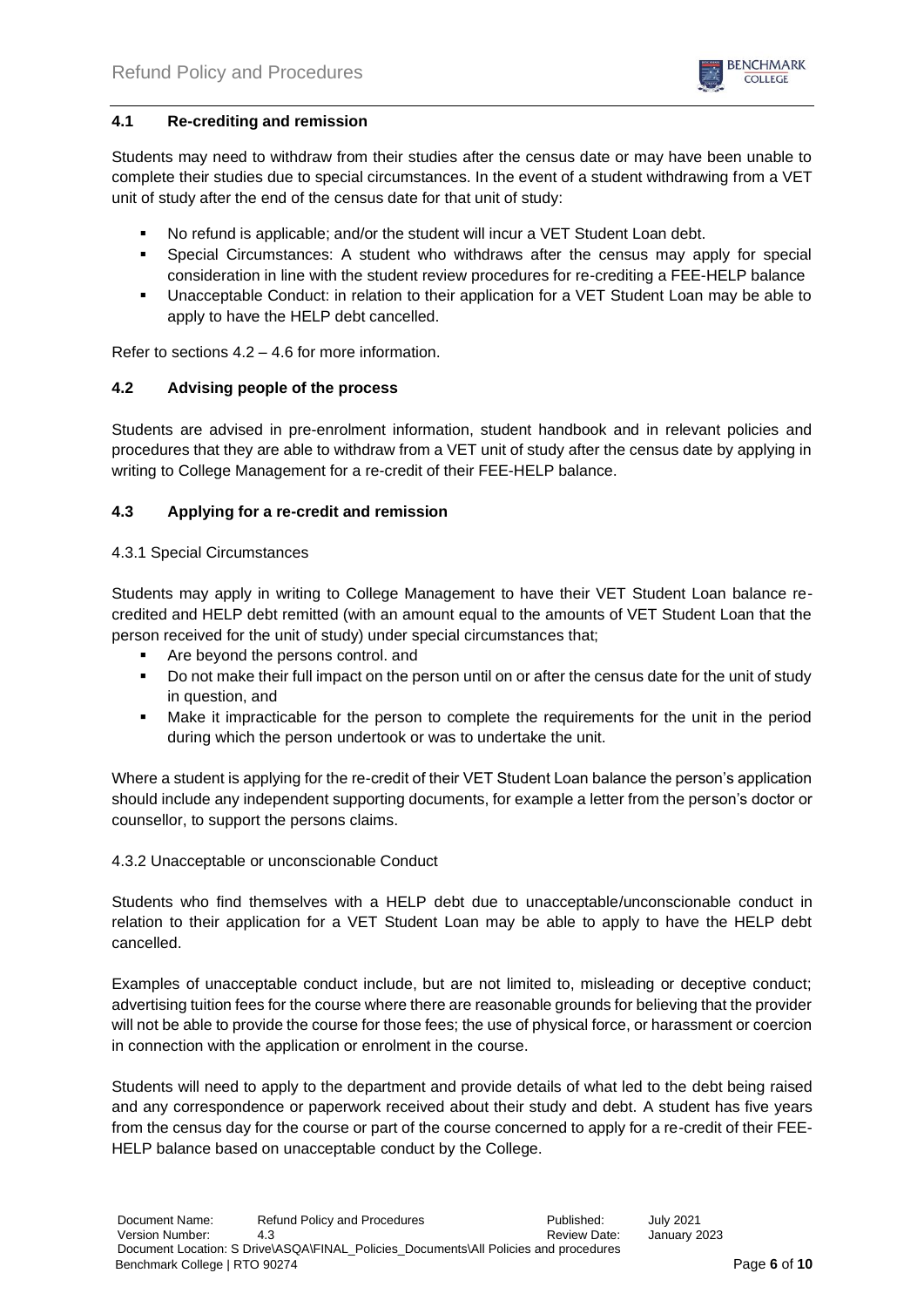

To find out more information about unacceptable conduct remissions, visit the Complaints and Grievances webpage at [www.studyassist.gov.au.](http://www.studyassist.gov.au/)

## 4.3.3 Completed Units of Study

A person cannot apply for a re-credit or a remission if they have successfully completed the VET unit of study.

### **4.4 Student Review Procedures for Re-Crediting a FEE-HELP Balance**

Students may make an application to have their FEE-HELP balance re-credited within 12 months of the withdrawal date for a unit or, if the student has not withdrawn, within 12 months of the end of the period in which the unit was to be undertaken. In circumstances where it was not possible for a student to apply for their VET Student Loan balance to be re-credited and HELP debt remitted the 12-month application period may be extended to 36 months.

### **4.5 Notification**

A decision regarding re-crediting a person's FEE-HELP balance is made within a period of 10 working days of application. Once a decision has been determined the student is notified in writing of the outcome of their application and the rationale for that decision. The student is informed in this letter;

- of their rights for a review of the decision if the person is unsatisfied with the outcome at this time and;
- the time limit (28 days) to apply for a review of that decision from the date the person first received the notice of the decision.

Where a decision results in the re-crediting of a person's FEE–HELP balance, the remission of a person's HELP debt, and/or refund of a person's upfront payment, Benchmark College will notify the department through the Revisions File. Benchmark College will then repay to the Commonwealth any amounts of VET FEE–HELP received from the Commonwealth on the persons behalf. Where a student has paid the fees upfront the student will be reimbursed within a 14-day period.

### **4.6 Reviewable VET Decisions.**

Decisions regarding re-crediting a person's FEE-HELP balance are reviewable. A review decision may be requested by the person affected by the original decision to the Chief Executive Officer. The persons request must be made in writing and given to the review officer (Chief Executive Officer) within 28 days from the day the person first received notice of the original decision.

The Chief Executive Officer (Review Officer) must;

- Reconsider the decision and either:
	- o Confirm the decision
	- o Vary the decision; or
	- o Set the decision aside and substitute a new decision.
- Notify the person in writing of the decision; and if applicable of the day the decision takes effect; and
- The reasons for making the decision
- Advise the person of their right to appeal to the Administrative Appeals Tribunal (AAT) for a review of the reviewers decision if the person is unsatisfied with the outcome; and
- Provide the applicant with the contact details and address of the nearest AAT registry and the approximate costs of lodging and appeal.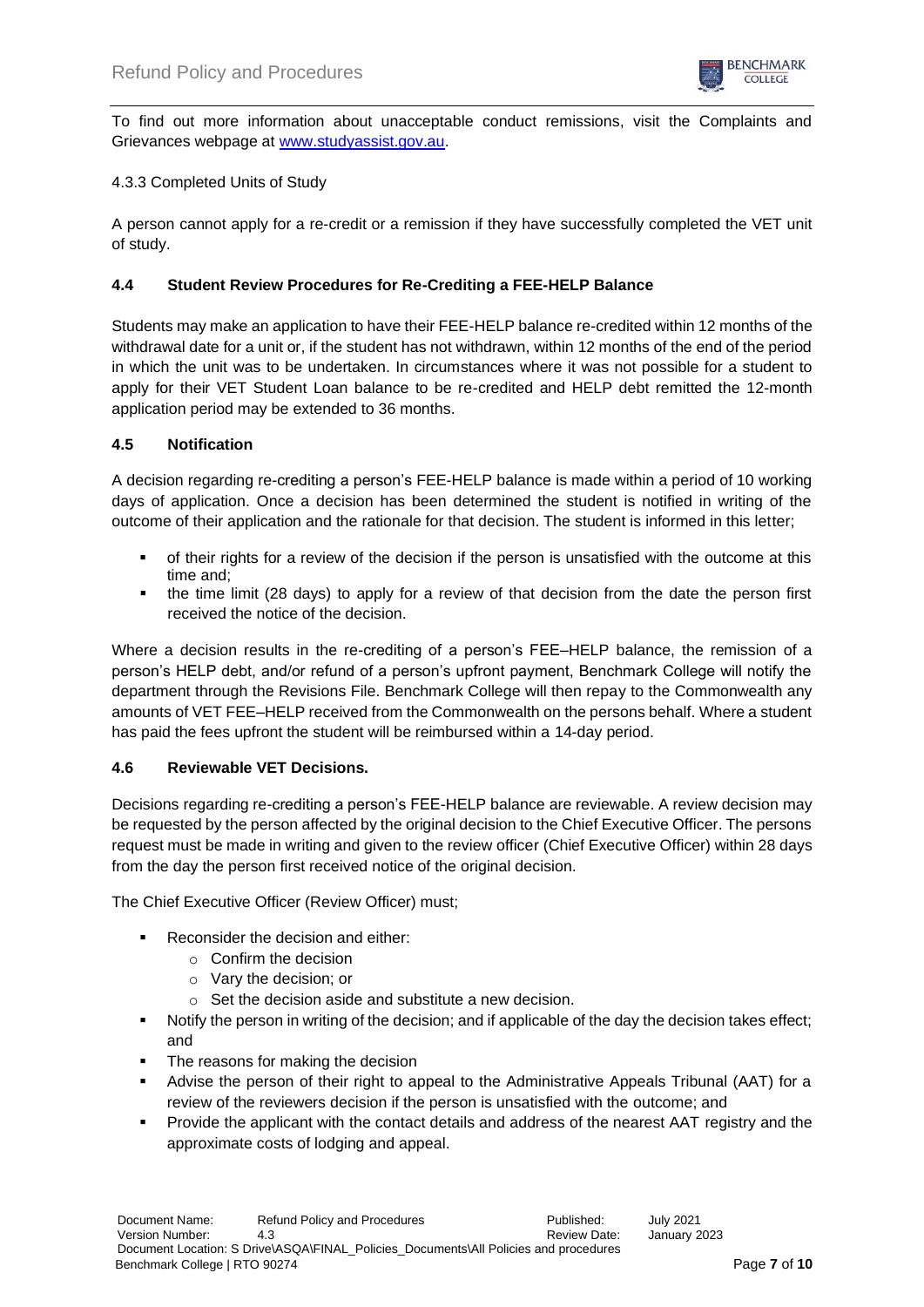

## **4.7 Benchmark College cancelling enrolment after the census date**

In the unlikely event that Benchmark College needs to cancel a student's enrolment after the census date, the following procedures take place:

- The student concerned is informed of a proposed cancellation
- **•** The student will be provided with at least 28 days to initiate grievance procedures before the cancellation takes final effect
- Any grievance initiated by the student has been completed before the cancellation takes final effect
- In the event of Benchmark College cancelling a student after the census date the following circumstances applies in which tuition fees for the course will or will not be refunded:
	- $\circ$  Where a student has completed a VET unit of study, the student will not receive a refund but will receive a statement of attainment
	- $\circ$  Where a student has commenced but not completed a VET unit of study, the student will be refunded any tuition fees paid and will not incur a VET Student Loan of debt for those VET unit of studies not completed.
	- $\circ$  Refunds are automatic, no application is required
	- $\circ$  Refunds will be made within 28 days of the cancellation date of the VET unit of study to which the cancellation applies

### **5. General Principles (excluding VET Student Loans)**

- **EXECO FEET A REPORT FIGHT FIGHTS IN SECT** benchmark College has a responsibility to protect the fees paid by students, in advance of the training and assessment services being delivered.
- The term "commencement" in this policy refers to the first day of the first program attended by the client or induction (per definitions).
- Fees can be paid in full prior to the commencement of training where the total amount invoiced does not exceed \$1,500. The minimum amount required to be paid before training can commence is 20%, up to a maximum amount of \$1,500. The balance of the invoice can then be paid off through a payment arrangement throughout the duration of the course. A student's training may be placed on hold throughout their program if the payment arrangement is not maintained.
- If a student wishes to transfer to another Benchmark College course, notice is to be provided no less than seven (7) business days prior to commencement of the course. Transfer must occur within three (3) months of the date of notice (course prices are subject to change).
- If students wish to cancel a course booking, notice is to be provided no less than seven (7) business days prior to commencement of the course.
- If a student commences a course, but does not complete the course, a proportion of the course fee is still payable, based on the amount of training delivered/ assessed. Refunds may be considered on a pro-rata basis for participants who fall ill or are injured to the extent that they can no longer undertake the course, providing a supporting Medical Certificate is supplied. Students who wish to finalise incomplete units of competency in a future course, may request for the original fee to be used as a credit towards that course within six (6) months of initial payment.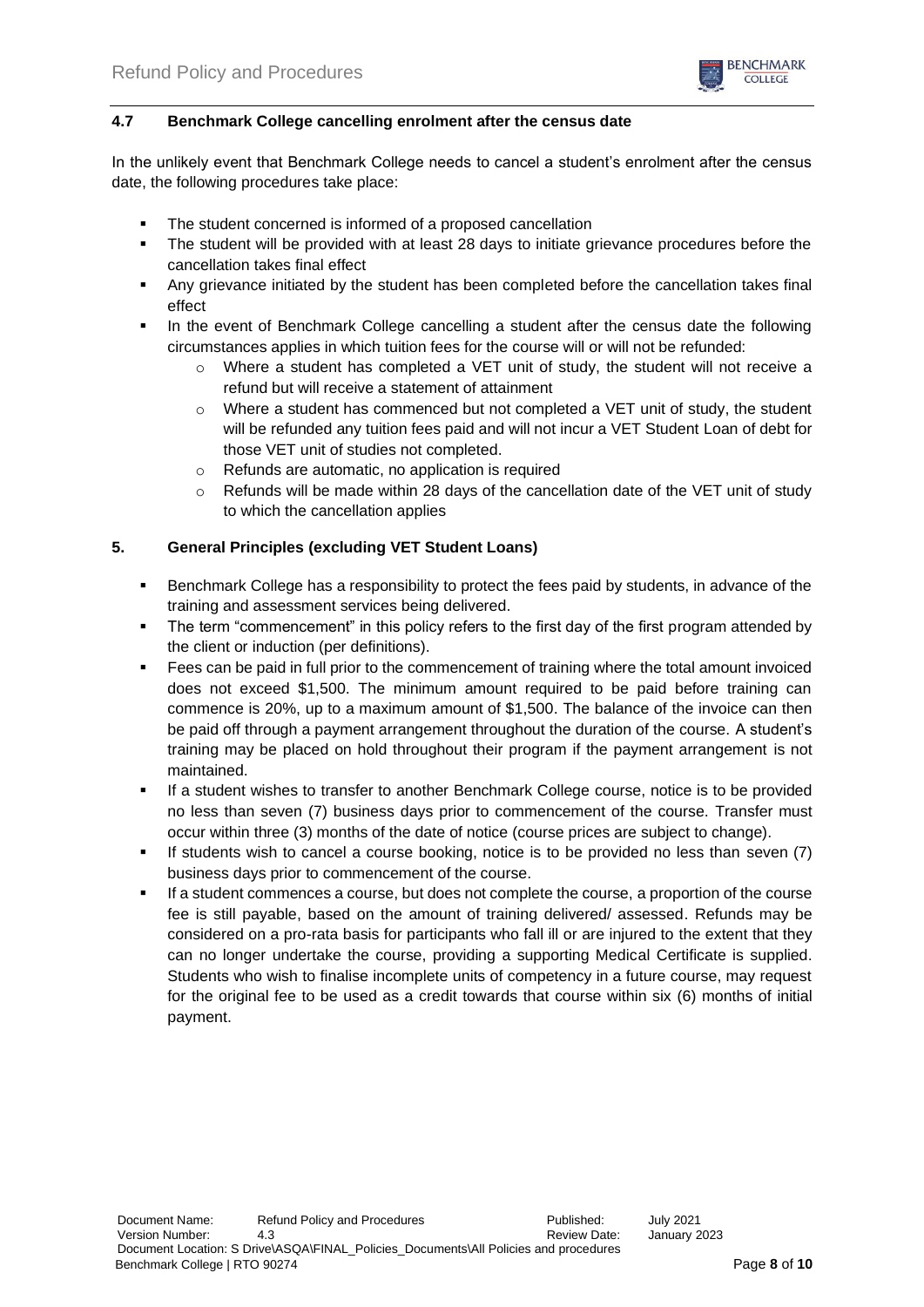

## **6. Complaints and appeals**

In the event that the student is unhappy with the outcome of their application for a refund, the student is encouraged to contact College Management to discuss the situation. The Complaints and Appeals Policy and Procedures addresses Benchmark College's formal, systematic approach to complaints handling, providing a mechanism for lodging and ensuring a prompt, objective resolution of any complaints and/or assessments appeals. The existence of this policy and complaints and appeals processes does not stop students taking action under Australia's consumer protection laws.

The [Complaints and Appeals Policy and Procedure](https://d9410ba4-9306-4f18-bf43-8b3d0bb00d03.usrfiles.com/ugd/d9410b_f13ee133364b475f9435864a69c7db1f.pdf) can be viewed on the Benchmark College website.

There are no fees for VET Student Loan students on internal or external complaints or appeals dispute resolution procedures.